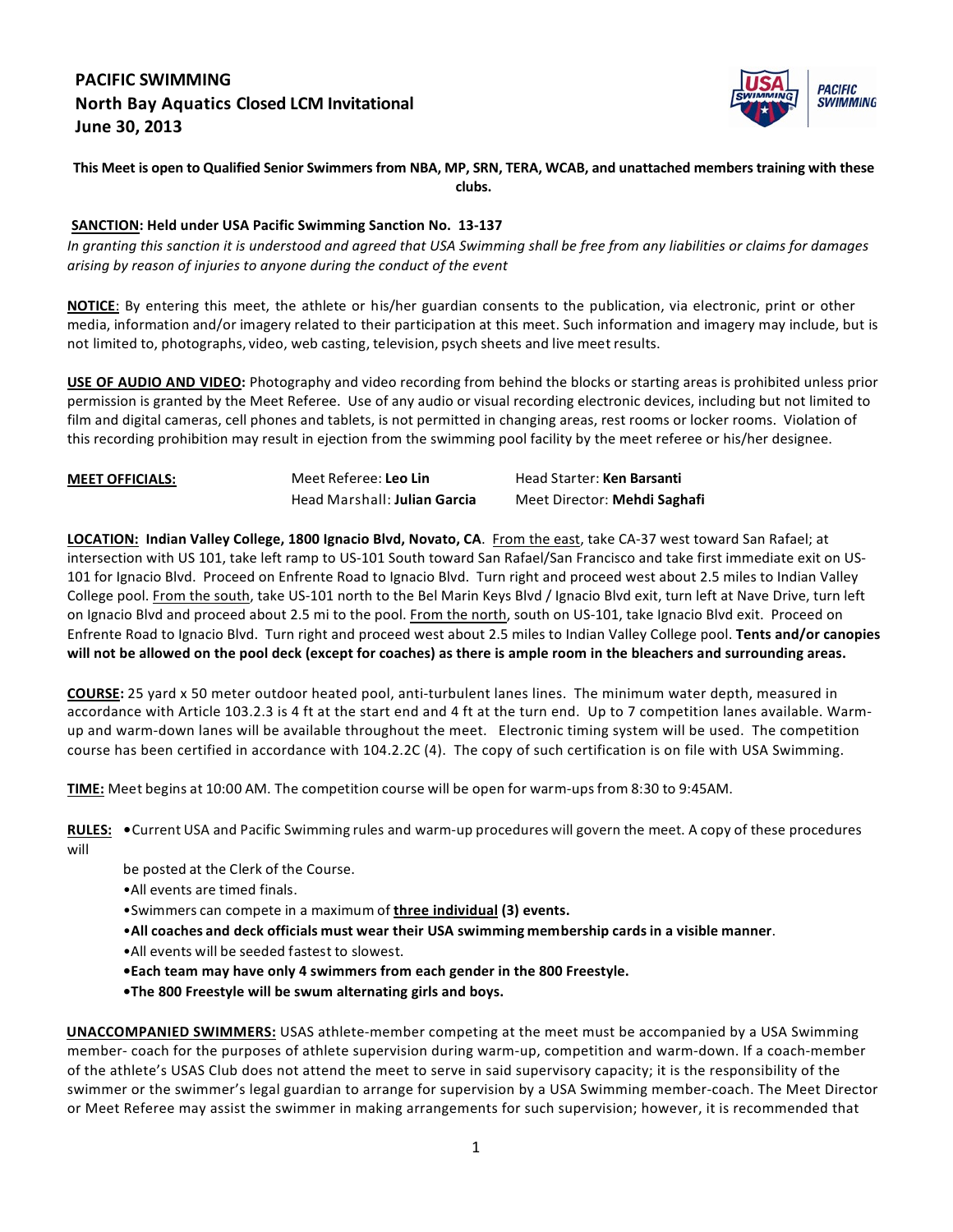such arrangements be made in advance of the meet by the athlete's USAS Club Member-Coach

**RACING STARTS:** Any swimmer entered in this meet, unaccompanied by a USA Swimming member coach, must be certified by a USA Swimming member coach as being proficient in performing a racing start or must start the race in the water. It is the responsibility of the swimmer or the swimmer's legal guardian to ensure compliance with this requirement.

RESTRICTIONS: • Sale and use of alcoholic beverages and smoking and the use of other tobacco products is prohibited in all areas

of the meet venue during the meet.

- **•** Coaches, parents, siblings and officials may not use the pool.
- **•** Glass containers of any kind are not allowed in pool area.
- All pets are prohibited in the pool area.

• Except where venue facilities require otherwise, changing into or out of swimsuits other than in the locker rooms or designated areas is not appropriate and is strongly discouraged.

### ELIGIBILITY: • Meet is open only to Senior Swimmers 13 and over from WCAB, NBA, TERA, SRN, MP who have achieved one or **more Pacific Senior I time standard(s) or better.**

**•** Swimmers must be current members of USA-S. The meet host will check all swimmer registrations against the SWIMS database, and if not found to be registered, the Meet Director shall accept the registration at the meet. Duplicate registrations will be refunded by mail. 

• Each team is LIMITED to FIFTY (50) swimmers.

• Unattached or post-graduate swimmers training with any of the invited clubs are eligible as long as they are current with USA-S membership.

**CHECK-IN:** The entire meet will be deck seeded after coaches meeting. Coaches will do a roll call of their swimmers before the coaches meeting and will provide the computer operators with the scratched swimmers. There will be no penalty for missing an event.

#### **ENTRIES: • Option 1 – Online Meet Entries: Deadline by 11:59 PM, Wednesday, June 26th.**

Enter online at: **http://ome.swimconnection.com/pc/nba20130630** Online entry requires payment by credit card using the secure site. The cost of using Online Meet Entries is \$1 per swimmer plus 5% of the total entry fee. Please note that the processing fee is a separate fee from the entry fee. Online meet entry fees are paid to Swim Connection, LLC. Use of this system is completely voluntary. Online Meet Entry is not required or expected by Pacific Swimming.

**• Option 2 – Team entry Deadline by 11:59 PM, Wednesday, June 26th Email to mednchris@gmail.com**

**Entry Fees:** \$5.50 per individual event, plus a \$10 per swimmer participation fee. There are no refunds.

ADMISSION: Admission is free.

**HOSPITALITY/SNACK BAR:** Minimum hospitality will be available.

#### AWARDS: None

Minimum Number of Officials Rule: One half-hour before the scheduled start of each session, the Meet Referee shall conduct an inventory of Officials, and shall compare the number of swimmers presents against the number of Officials present representing each team. No more than 3 days after close of entries, Meet management (ref or director) shall contact a representative from each team participating, and provide a preliminary inventory. Each team shall, by the start of the meet, provide to the Meet Director or designee a list of Officials who have agreed to represent that team during the meet, in accordance with the following table: